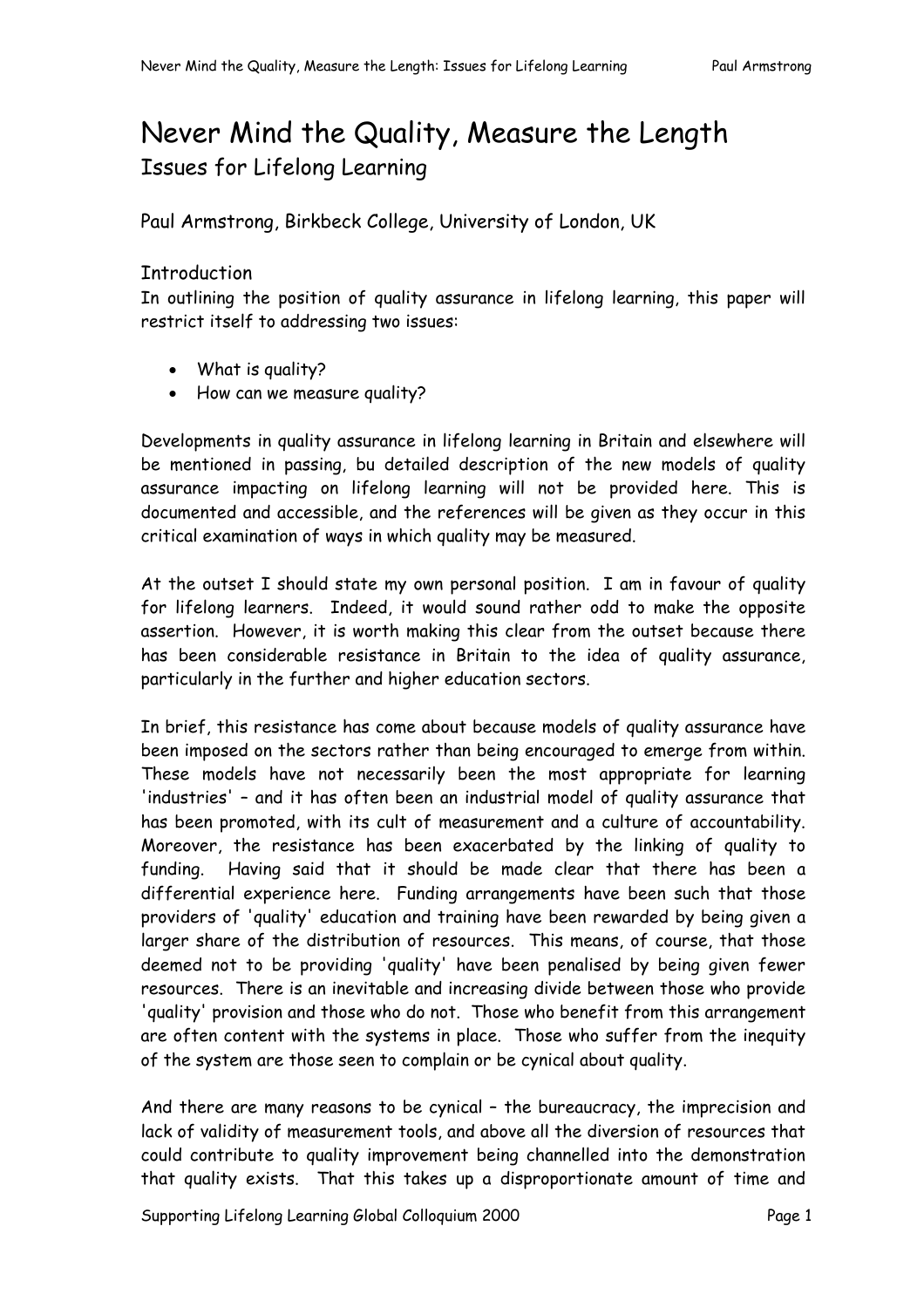resources, and diverts attention away from the provision of learning leads to the paradox that in meeting the requirements of quality assurance procedures, the quality of learning and the experience of learners are diminished.

But, as this paper seeks to show, this is due to the strategies and systems of monitoring, inspection and accountability, rather than commitment to ensuring that learners receive the best quality service that institutions are able to provide, within the constraints of funding and distribution of scarce resources.

# What is quality?

The application of quality assurance to learning is a relatively recent development. Inspection, monitoring and evaluation and assessment, however, have been around for some time. These are all constituent elements of any system of quality assurance. Increased emphasis has been given to the importance of inspection in recent years as the major means of evaluating formal provision for learning. In the United Kingdom the demise of Her Majesty's Inspectorate (HMI) has been witnessed, replaced under a Conservative Government by the Office of Standards in Education (Ofsted), which has shifted the emphasis from a professional advisory service to a commissioned and privatised inspection service, but still contained within the government department responsible for education. This has been a controversial development that has more clearly delineated the role of inspection and its links with funding and political decision-making about education and training. At the moment this is primarily responsible for schooling, but as will be pointed out later, there is already an influence on lifelong learning, which is likely to be extended in the near future.

The accountability aspect of quality assurance is well represented by the nature of inspection, although it also has an awareness raising function for government policymakers and politicians. There is an argument that would suggest that the reporting mechanism used in school inspections is also vital for providing advice on improvement in terms of both provision and the quality of learning.

But it is the links between funding and inspection that have been of most concern. Education providers deemed to be failing may be taken over by the government and placed in the hands of private companies who, at least in the shot-term, would be responsible for ensuring the improvement of both efficiency and effectiveness of the provision of learning. There is very little educational literature about the nature of inspection in learning. According to Wilcox (1992) this is because of a lack of 'a broadly agreed conceptual and methodological base'.

Typically, the definitions of quality give weight in varying proportions to the dimension of efficiency and effectiveness. In the 1980s and throughout most of the 1990s, there was a definite focus on economic efficiency. Inevitably what is required is a trade off between efficiency, economy and effectiveness. Economy is the most simplistic, asking merely 'what does it cost?', which out of context can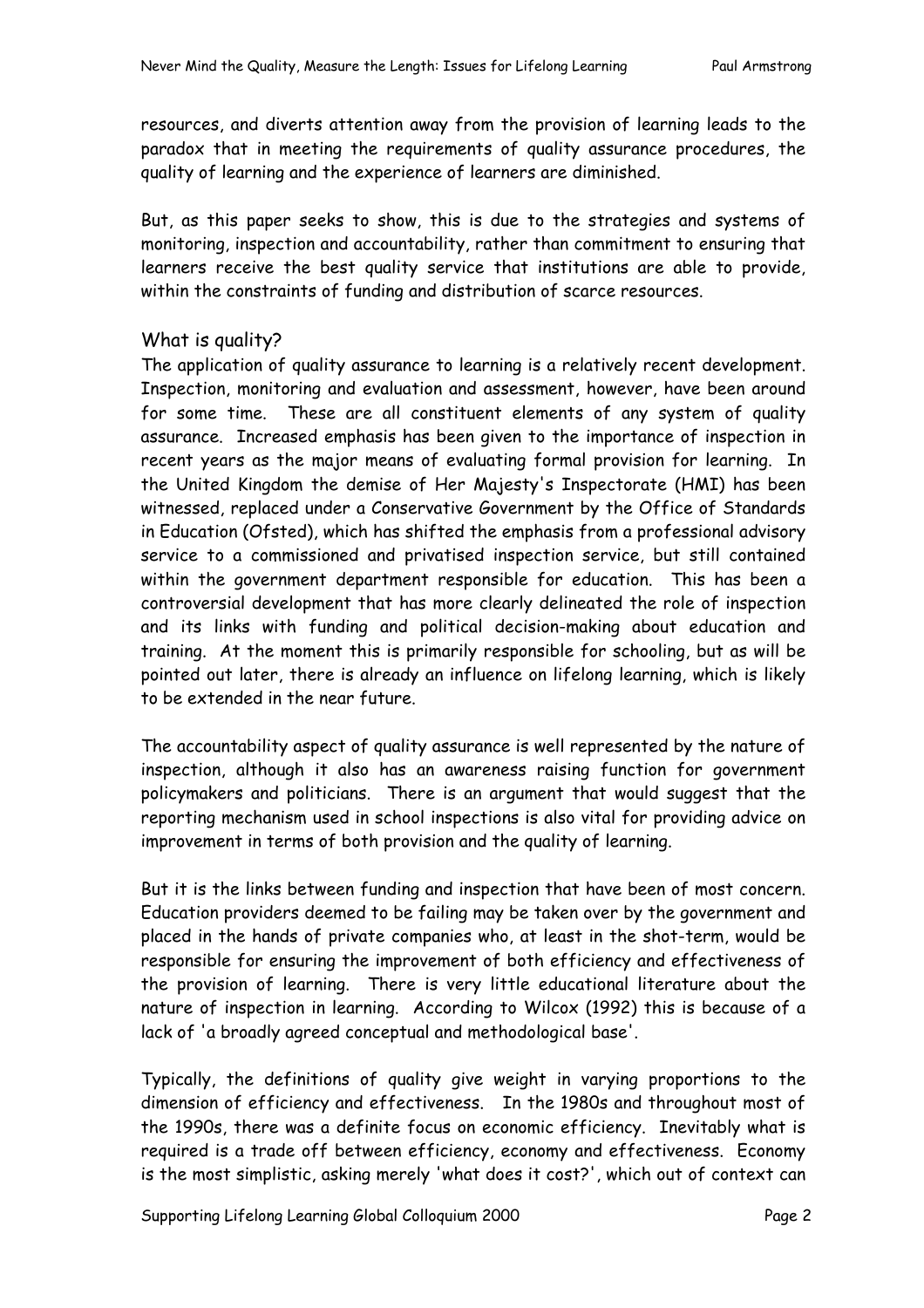be quite meaningless. Reducing the costs of inputs was given primacy in the equation even if it meant a reduction in effectiveness. However, an efficient provision of learning, which required investment in auditing and monitoring and the development of management information systems so that the efficiency could be measured, did not appear to contribute to an upturn in economic fortunes either of a nation nor individuals, nor to the enhancement of the life chances of a significant proportion of the population. If anything it may well have reduced the 'social capital' and life satisfaction of a vast proportion of the population, whose experience of learning was restricted to instrumental skills-based training or learning leading to qualification outcomes, but not necessarily employment.

In considering the balance between efficiency, economy and effectiveness dimensions of quality, it has to be said that this is too simplistic. We can add at least another three 'Es' to the equation (Armstrong, 1999):

- equality or equity
- ethics; and
- environment

It has to be acknowledged that not all learning is intended to lead to economic development. Learning, including training, can be for other intended purposes. There is growing recognition that the assessment of the quality of a learning programme needs to be understood in terms of its specified purpose, as well as in terms of the reasons why learners undertake a course of study. A legacy of the mistaken strategy of defining quality in terms of the acquisition of one quality kitemark or another is the notion of 'fitness for purpose'. In other words, a product or a service may be considered quality if it is effective in meeting its specified purpose. Aims and objectives of learning programmes then become pivotal to the discourse of quality assurance. Did the learning serve its purpose? If so, then it may be considered to be of quality.

However, there are at least two further considerations that reflect the oversimplistic nature of this assumption. The first is that there is often a difference between the specified aims and objectives as seen by the learning providers, and those of the learners who undertake a course of study. In practice this means that a learner may feel satisfied with a learning programme because it meets their needs, whereas measured by the specified aims and objectives, the programme may be considered to be failing. Conversely, a learning programme may be able to demonstrate it has achieved its aims, but leave learners feeling dissatisfied. In other words, official outcomes never tell the whole story. Yet this leads to a assumptions being made around 'performance' or 'quality' indicators that may prove to be unwarranted.

The second consideration revolves around about whether quality assurance expects providers to satisfy all learners all the time, most of the learners most of the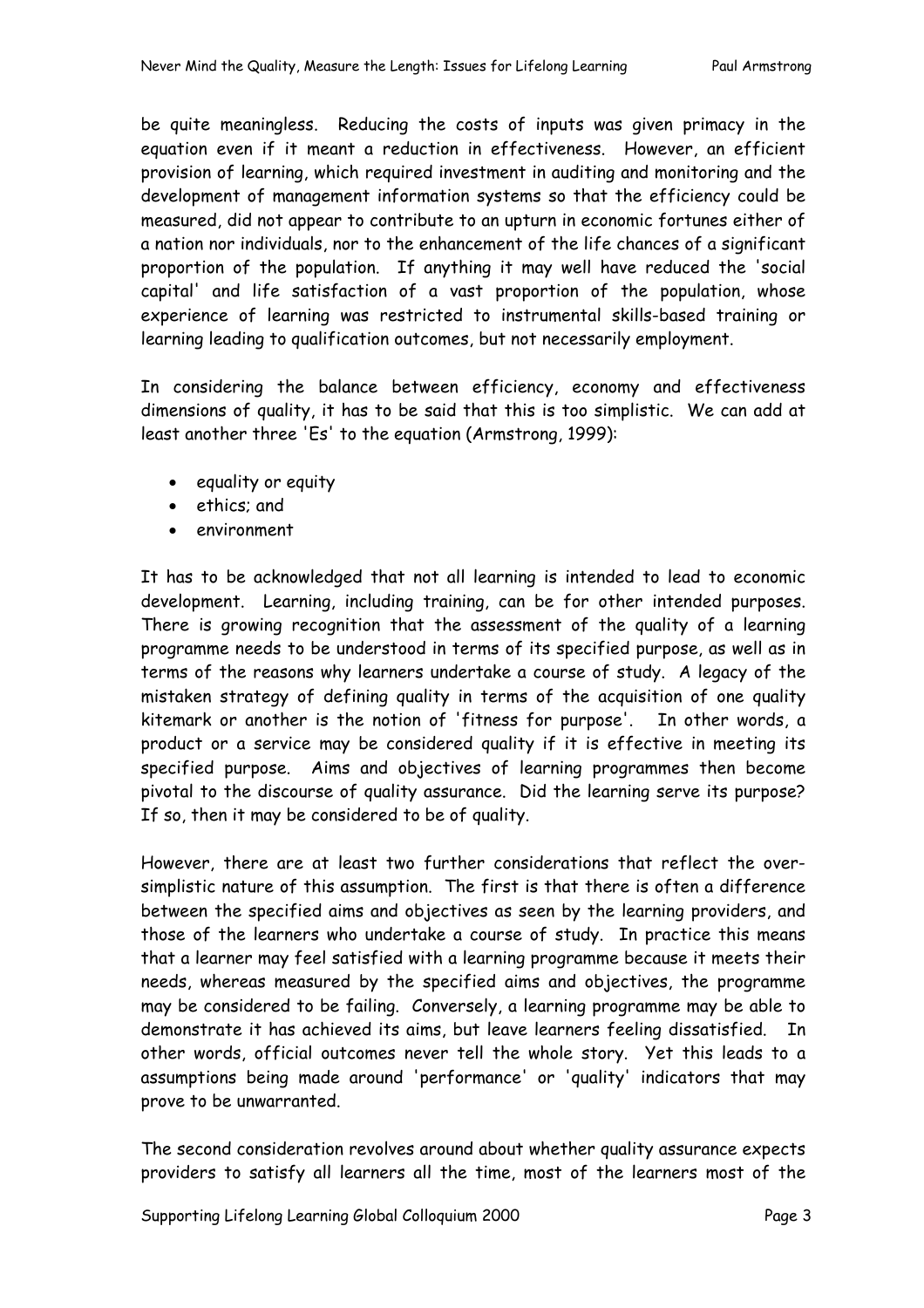time, or some of the learners some of the time. The issue here is to do with diversity. It is well recognised that adult learners participating in a learning programme do so for a diverse range of purposes and reasons. The standardisation of the definition of quality then becomes problematic. Issues of equality or equity need to be introduced into the increasingly complex equation.

I have discussed the distinction between equality and equity elsewhere (Armstrong, 1990). There is no space here to rehearse the arguments, but in practice, the distinction has implications that impact on quality. In terms of equal opportunities, the assumption is that we should be able to widen participation to provide equal access for all. However, access in itself is not sufficient, as the current vogue for widening participation is making apparent. If there is to be equality of opportunities for achievement, more needs to be done in terms of providing learning support over and beyond the curriculum. And, importantly, this may well mean providing additional resources for some individuals or groups rather than others. Those with positive prior learning experiences tend to accumulate more. The resources need to be directed at those who previously have had negative experiences of learning. This has implications for determining what constitutes quality. If learning is efficient, but only effective for a minority, then its quality is problematic on the grounds of failing to contribute to equality. There can be no quality without equality.

Quality is in the eye of the beholder. The idea that there can be global agreement on definitions of quality is mistaken. All definitions are invariably situated in a context, and a reflection of the interactions between a range of agencies, including the individual learner whose needs and expectations form part of the equation. The definitions are a cultural product and are underpinned by cultural values. In short, there is always an ideological as well as an ethical basis to definitions of quality. The commitment to learning for a specific purpose reflects ideology, ethics and values. Quality cannot be understood nor defined outside this local frame of reference.

This is not an entirely individualistic interpretation of quality. For even in these post-modern times there are still shared meanings and the fragments of a collective consciousness, communities of beliefs and communities of practice. One example of this is the contemporary awareness of the need for environmental sustainability and the importance of learning in the process. I have observed elsewhere (Armstrong, 1999) that there is case for including environmental sustainability in definitions of quality. If efficiency is at the expense of environmental sustainability, then can it be considered quality?

#### **How should we measure quality?**

Unless there is some broad agreement about what constitutes quality in lifelong learning, it is difficult to bring about any degree of standardisation in its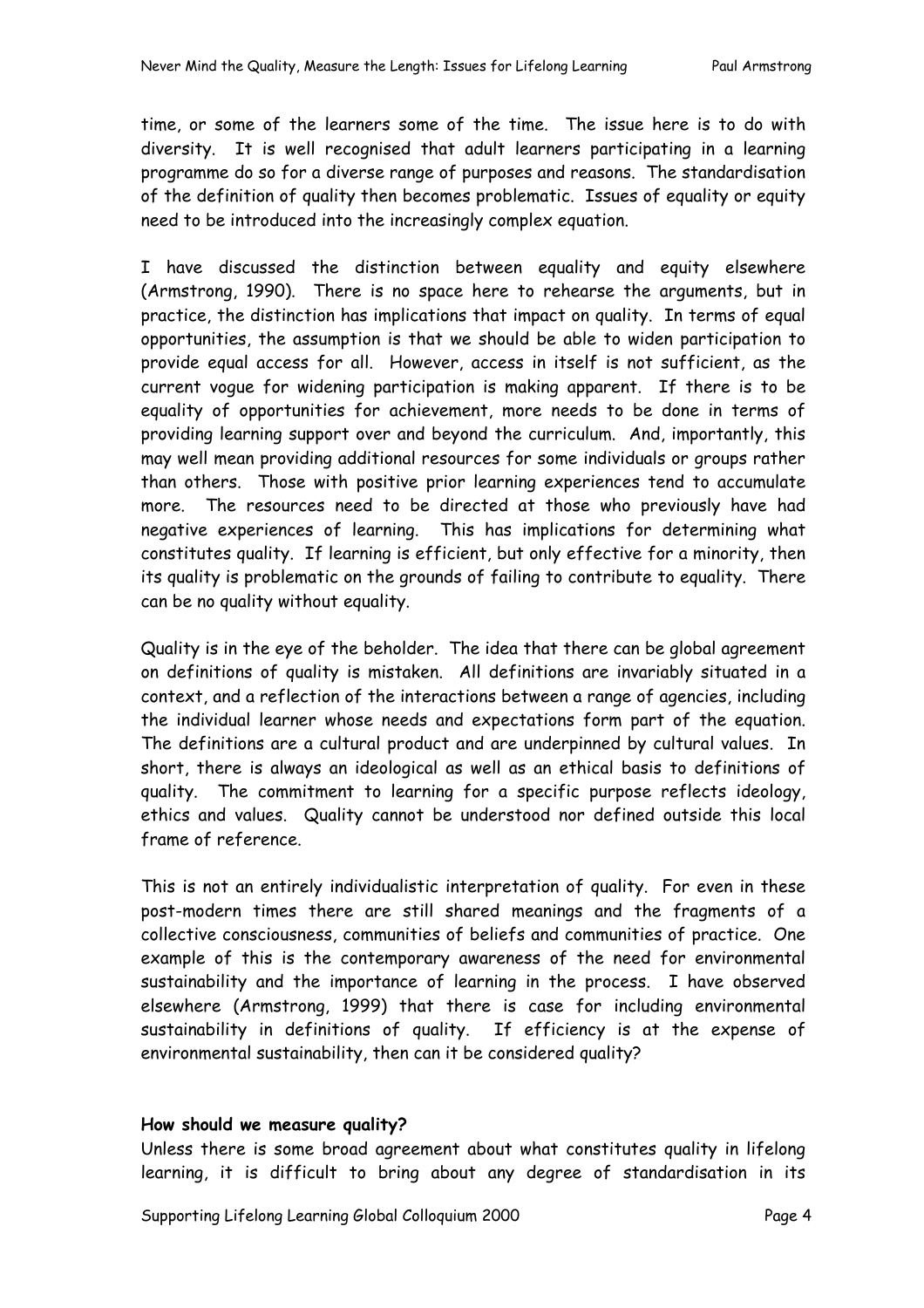measurement. There are two extreme positions. At one end of the scale, anything goes. Lifelong learning providers can claim that they are quality providers and if necessary provide evidence of what they claim to be quality. At the other end, government intervention may involve the explicit statement of what counts as quality. The argument is for the need for standardisation and comparators between providers, so that we can not only measure their quality but determine which is the best – often succinctly summarised in the form of misleading 'league tables'.

The table below summarises different strategies that have been, and are being, used to measure quality.

| <b>Focus</b>        | How?              | Who?               | Why?                |
|---------------------|-------------------|--------------------|---------------------|
| Fitness for purpose | Specification of  | Organisation (self | To establish market |
|                     | Mission           | assessment)        | position            |
|                     | Aims              |                    | To derive evidence  |
|                     | Objectives        |                    | of success and      |
|                     | Learning          |                    | achievement         |
|                     | outcomes          |                    | To ensure customers |
|                     |                   |                    | are satisfied       |
| Industry standards  | Specification of  | (Inter) national   | To ensure that      |
|                     | minimum standards | industry experts   | provision meets     |
|                     |                   |                    | national or global  |
|                     |                   |                    | standards.          |
|                     |                   |                    | To achieve a        |
|                     |                   |                    | kitemark            |
| Best practice       | Benchmarking      | Researchers        | Comparisons with    |
|                     |                   | Organisation (self | those known to      |
|                     |                   | assessment)        | provide best        |
|                     |                   |                    | practice            |
| Accountability      | Specification of  | Central government | To demonstrate      |
| ('Best value')      | performance       | Funding bodies     | value for money     |
|                     | indicators for    | Auditors           | To demonstrate      |
|                     | efficiency and    | Inspectors         | effectiveness       |
|                     | effectiveness     |                    |                     |

**Table 1. Strategies for Assuring Quality** 

This paper will focus on the four different kinds of measurements that have been introduced. A case study from higher education will be used to illustrate the issues that arise from these different strategies.

## **Fitness for purpose**

In accounting for quality in lifelong learning, we have traditionally fallen back on assessment and accreditation of learning. Qualification outcomes have been used as the major critical success factor. However, there has always been something of a contradiction here, for two reasons. The first is whether we can assume that if learners succeed, it is necessarily a reflection of the quality of the teaching or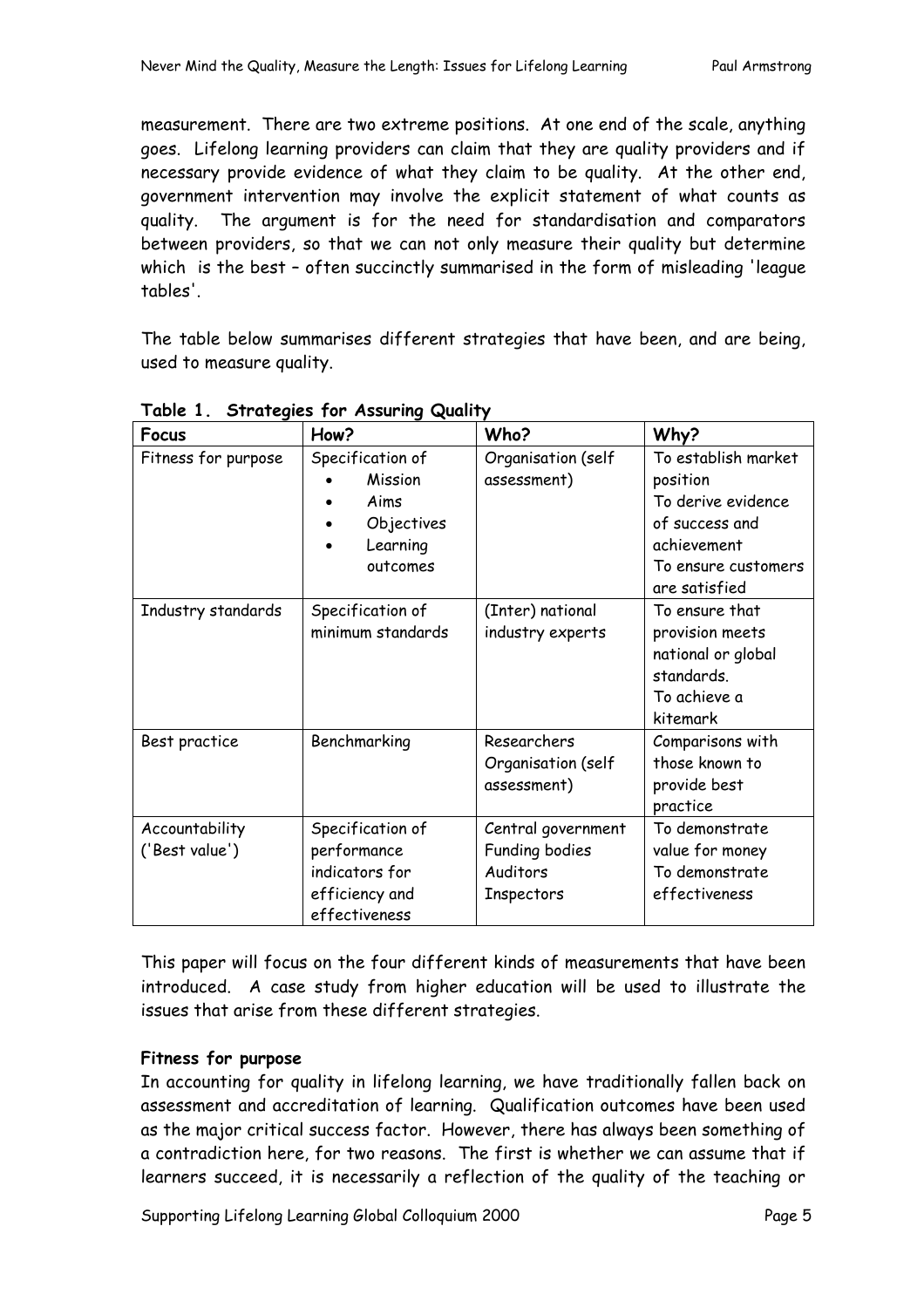training providers. A recent experience in training with the introduction of outcome funding or 'payment by results' has been some evidence of a conspiracy to lower standards. It works this way. The government sets National Education and Training Targets, and it is important for them that these targets are seen to be achieved. The funding agencies are given outcome targets to achieve, and they pass these on to the training providers, who need to maximise their income, and do everything they can to ensure their learners achieve the required qualification outcomes. The accreditation bodies, now competitors as well as the upholders of standards, are under pressure to increase their income, which they can do by ensuring their qualifications are seen to be easier to achieve than those of other accreditation bodies. The second contradiction has been experienced in recent years in schools, as they have sought to respond to a whole range of 'raising achievement' initiatives, and they have successfully managed to get more young people achieving higher grades on national examinations. Each year as the pass rate goes up, the more criticism that standards are falling is heard.

Apart from the contradictions inherent in using qualification outcomes as a measure of quality, there is the strong view that accreditation is not the purpose of all learning, and therefore an inappropriate way of measuring quality. This is particularly the case in lifelong learning, where the 'liberal tradition' has not been entirely eradicated by the economic instrumentalism of the radical right in the 1980s. Extra-mural provision had to move to outcome funding, but those outcomes did not necessarily have to be expressed in terms of gaining qualifications. However, there is a requirement on providers to specify what their aims are, how they intend to achieve those aims, and whether the learning has taken place, through the assessment of learning outcomes.

In the UK, in higher education, the models of quality assurance have been changing over recent years, but in the past decade, there has been a definite focus on programme aims and objectives, and the qualification outcomes. More recently, there has been a shift to a focus on learning outcomes. An important development for lifelong learning is that the learners themselves might wish to negotiate the learning outcomes, as well as to claim credit for unintended learning that might well occur.

The change has been reflected in the broadening of quality assurance. Whilst there continues to be a significant focus on the assessment of learning, and the reliability of the assessment procedures, there is also a close check on the validation of programmes, and teaching quality, so that what is learned, and how it is learned can be deemed to be appropriate, if not excellent. The major concern in higher education, however, is the maintenance of standards. Before 1992, the polytechnics and other higher education institutions awarding degrees did so through the Council for National Academic Awards, an accreditation body. The older universities operated their own systems of examination that utilised peers as external examiners to assure the quality of the qualification outcomes. Whilst this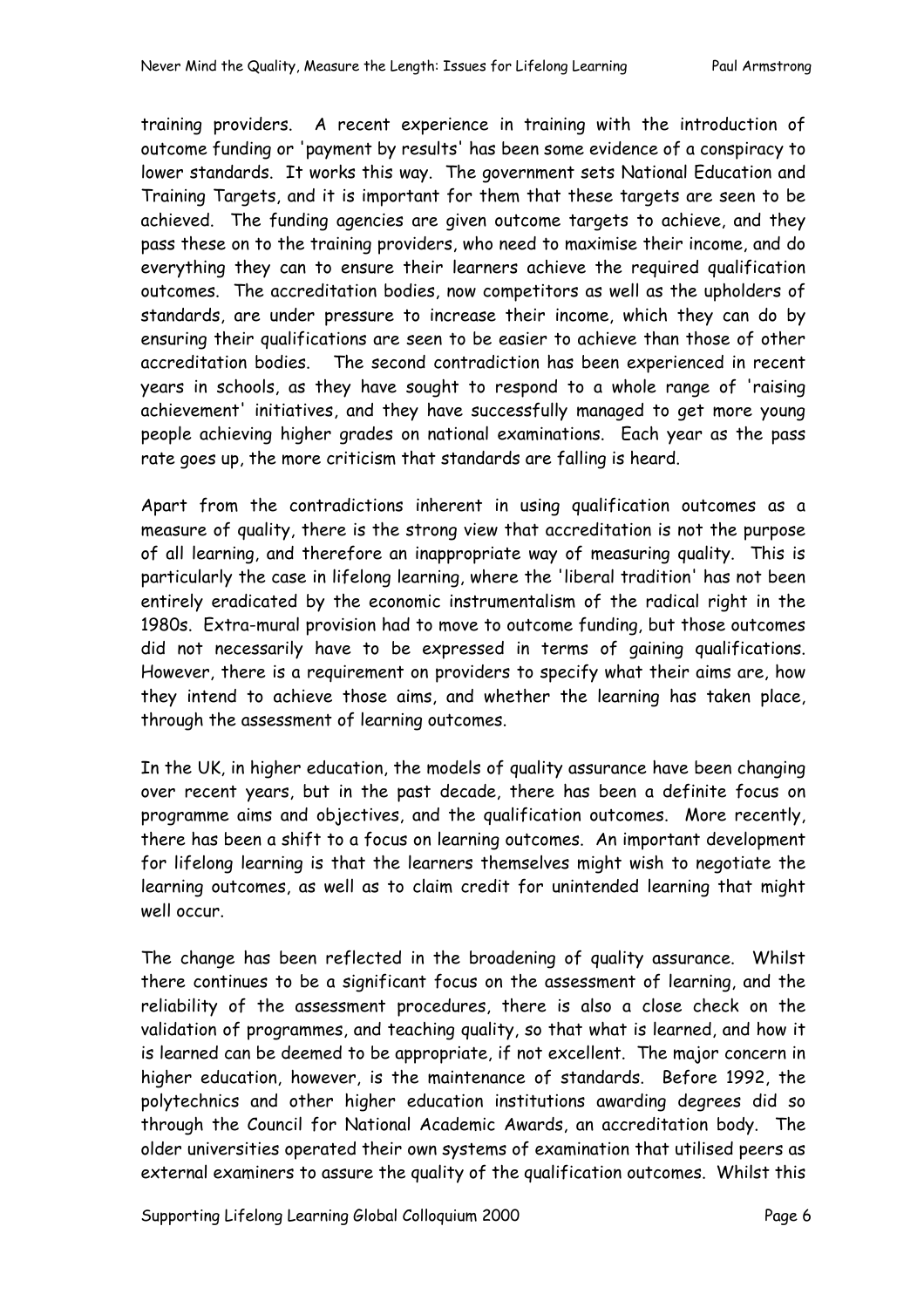has yet to be seriously challenged, this aspect of quality assurance has been placed within a broader quality framework by the various agencies responsible, now concentrated in the hands of the Quality Assurance Agency  $(QAA)^1$ .

#### **Standards**

The advantages of the 'fitness for purpose' model is that providers of learning can potentially define their own quality criteria: state what your purpose is, how you will achieve that purpose, and by when, and then provide evidence that you have. The phrase 'fitness for purpose' was coined by the British Standards Institute for its BS5750 (now ISO9000) kitemark. The limitations were apparent in the kitemark – the quality inspectors checked that organisations had detailed their procedures for producing a product or providing a service, and then checked that those procedures were being complied with. Whether those procedures were appropriate or whether the product or service was needed, whether they were providing value for money was not a concern. If customers were continuing to purchase the product or service, then the quality must be self-evident (although the influence of the kitemark as a quality insignia, a denotation to the consumer that this is a quality product or service should not be underestimated).

What was missing was the notion of national or international standards that those who make the product or deliver the service should aspire to. In Britain, with the emphasis on competence-based training, national standards have been derived for a vast range of occupations to inform training. These are represented in National Vocational Qualifications (NVQs), supposedly set by industry themselves as minimum requirements for successful implementation of a set of job functions. There is an extensive literature criticising  $NVQs<sup>2</sup>$  and the idea of standards that would take us beyond the main focus of this paper. In higher education, there is much rhetoric about maintaining standards, but there have been few attempts to specify what those standards are, to make them explicit and transparent. It is one of the mysteries of professionalisation – the acquisition of the idea of the standards through engagement with higher education. Throughout the world, efforts are being made to specify qualification standards, if only to be able to be more precise about equivalence when students go to study in another country, and want their prior educational achievements recognised. For example, the university qualifications in Australia have developed from their origins in the degrees of older universities that in the nineteenth century were modelled on British universities:

 $\overline{1}$  $1$  This paper is focusing on lifelong learning rather than the total quality of a higher education institution. If it did, this paper would need to also consider the research aspects of higher education. In Britain this is carried out through the quinquennial (approximately) Research Assessment Exercise, undertaken by the Higher Education Funding Councils, together with their new performance indicators for research outputs mentioned briefly later in this paper.

 $2$  For example, Hyland (1994)

Supporting Lifelong Learning Global Colloquium 2000 Page 7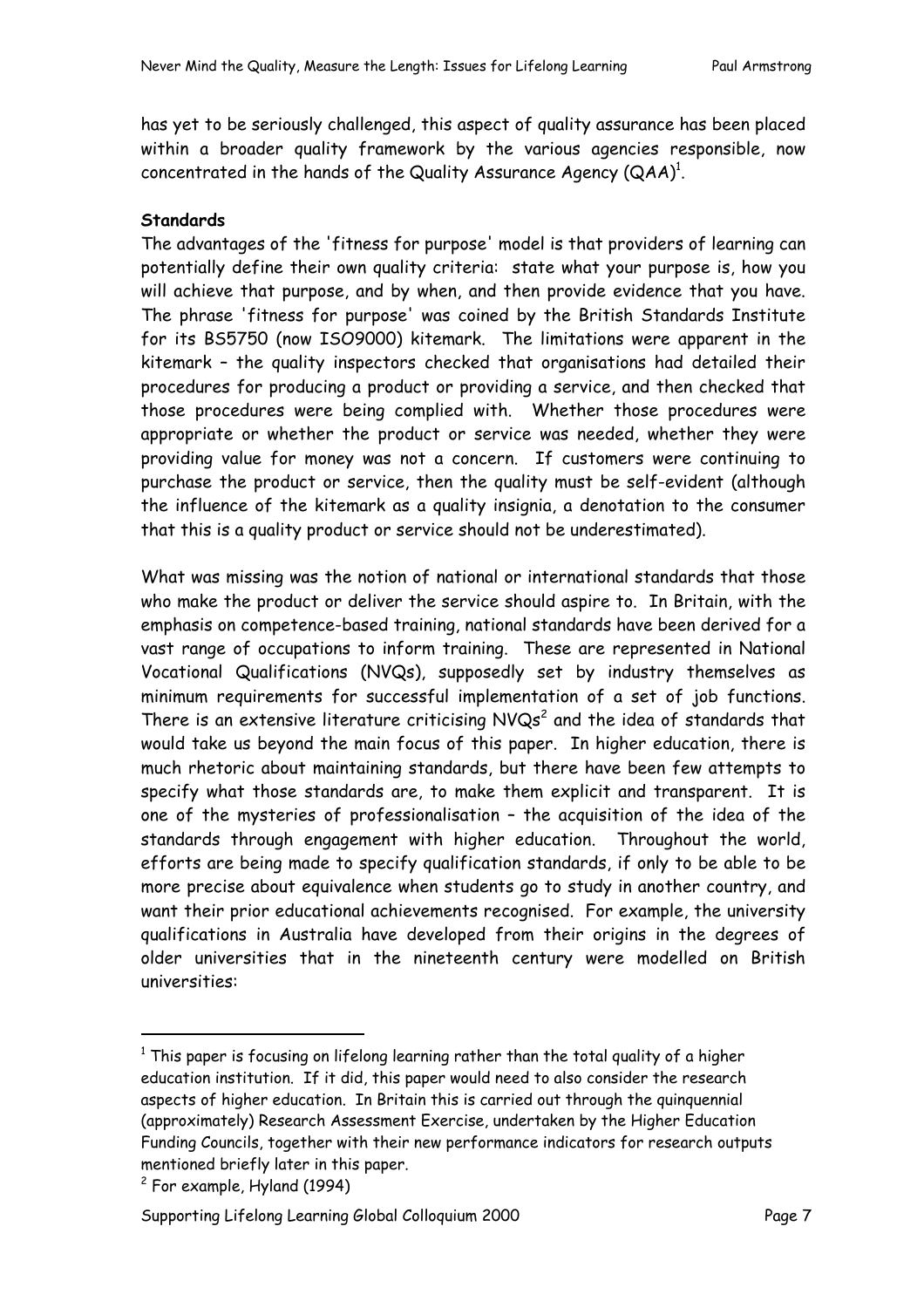Today, Australian universities, wherever their location and whatever their selected profile, must enable their graduates to operate anywhere, and in any sphere, at a level of 'professionalism' consistent with best international practice, and in ways that embody the highest ethical standards. (Australian Qualifications Framework Advisory Board, 1998, v)

In Britain, the QAA has only recently published its first draft of the National Qualifications Framework $^3$ , although their have been attempts outside the higher education sector to develop this for nearly 15 years. It was a task for the National Council for Vocational Qualifications (now the Qualifications and Curriculum Agency) when it was first established in the mid-1980s. It was not until the Dearing Report on Higher Education (NCIHE, 1997) recommended that universities too addressed this issue that any real progress could be made. This requires, at last, higher education to make its standards transparent.

## **Best practice through benchmarking**

Standards are useful in determining the minimum acceptable degree of quality, but the idea of 'meeting standards', as with 'competence', has a connotation of mediocrity. 'Satisfactory' is not always good enough. Learners are rarely satisfied with 'satisfactory', for they are seeking excellence. In the model of Total Quality Management (TQM), there is an assumption that organisations should aspire to excellence. This is not say that they will necessarily achieve it, but with the philosophy continuous improvement, there needs to be this aspiration for excellence. Business excellence became the new drive for quality, and it was no longer enough to *satisfy* customers; they had to be *delighted*. With this is mind, the question was how to recognise best practice, and how can it be measured. The proposed solution is through the process of benchmarking.

Benchmarking is not about comparing standards. Benchmarking is sometimes seen as a way of avoiding

reinventing the wheel. To make the most of other people's expertise. It has been described as 'the art of stealing shamelessly $<sup>4</sup>$  (Owen, 1999, 2)</sup>

Owen goes on to define benchmarking as a

 $\overline{3}$  $3$  The draft framework can be found at  $http://www.gaa.ac.uk.$  At the same site, there are two relevant codes of practice that can be accessed: one on assessment of learning, and the other on external examination arrangements.

 $^4$  As an aside, there is an interesting paradox here. The idea of 'stealing shamelessly' is not approved of in most formal assessment of learning situations. It is labelled as

<sup>&#</sup>x27;plagiarism' and is treated as one of the most serious misdemeanours a learner can engage in, and the quality assurance system needs to be able to identify when this happens. Yet, in many other domains, it is an appropriate means of learning – copying how someone else does something (imitation).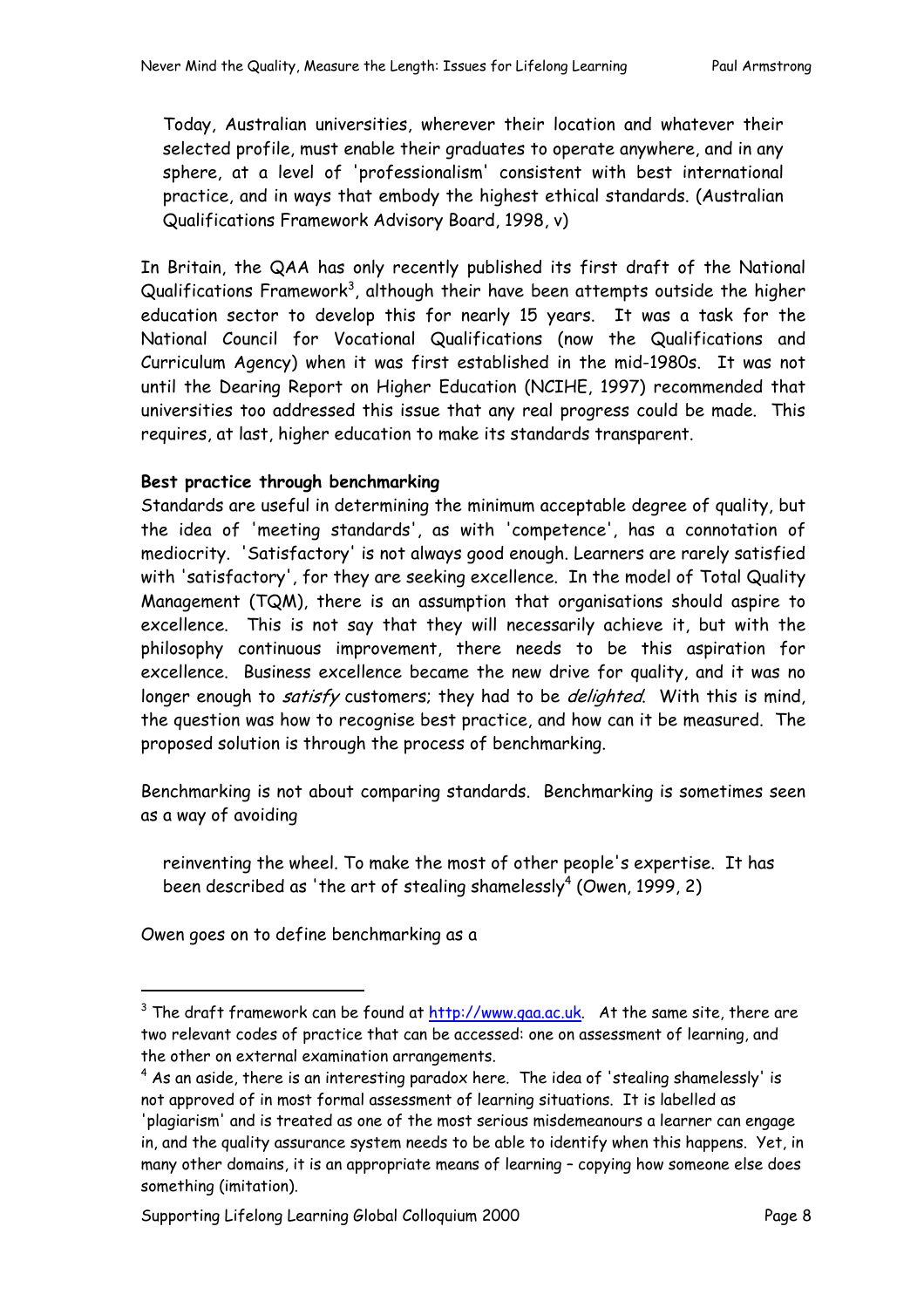systematic method of improvement that utilises others' good practice to improve your own processes. It can be used as a way of improving any process from ordering paperclips to recruiting staff. Benchmarking is a method of identifying what must be improved in an organisation, finding ways of making those improvements and then implementing the improvements. It requires an organisation to fully understand its processes and its customers' and stakeholders' needs. From that point it is possible to identify gaps between needs and performance. Once an organisation knows what to improve it can use the knowledge and experience of the organisations it is benchmarking with ... to identify better ways of working. (Owen, 1999, 2)

Described in this way, benchmarking is a research activity, although as Owen says, it is not just taking part in a survey. The identification, description, analysis and evaluation of good practice requires an extensive range of research activities. Moreover, it is supposed to be a typical action research project insofar as it seeks not only to have beneficial outcomes (quality improvements) for the researching organisation, but is of mutual benefit to the organisation being researched. It is also a learning process – learning from the experience of others, and for the clear purpose of quality improvement (and not just an opportunity for educational or industrial tourism).

What are used as benchmarks will vary. Lifelong learning in higher education is likely to be seen in disciplinary or subject terms. Like research, quality in higher education has focused on the teaching and qualification outcomes of subjects. Indeed, in the most recent round of teaching quality assessment, the processes had been renamed as subject review. This contrasts with other learning providers, including schools and colleges, whose quality reviews are based on whole institutional provision. Recent revisions $^5$  to the QAA approach to quality assurance have been in some ways quite radical, and although it will now be called academic review, the subject aspects have been far from lost. What have been introduced are subject benchmarks. These have come from groups of 'subject experts', invited from institutions that scored highly in those subjects in earlier rounds of teaching quality assessment. Piloted in chemistry, history and law, these have been extended to a further 19 subjects or subject clusters that will be reviewed over the next three to four years, with the remaining 20 subject areas being benchmarked in readiness for the two to three years' time. Their use will be largely through self-assessment. Each institutional provider of the subject will be subject to internal review where they, among other quality assurance activities, measure themselves against these subject benchmarks. At the moment, the subject benchmarks are limited to what undergraduates should be able to know, understand or do having studied the subject for three years' full-time. This has

<sup>–&</sup>lt;br>5  $5$  These are outlined in *Higher Education 6* and *7*, available from the QAA. Details of the 22 subject benchmarks are available in the same place. See footnote 3.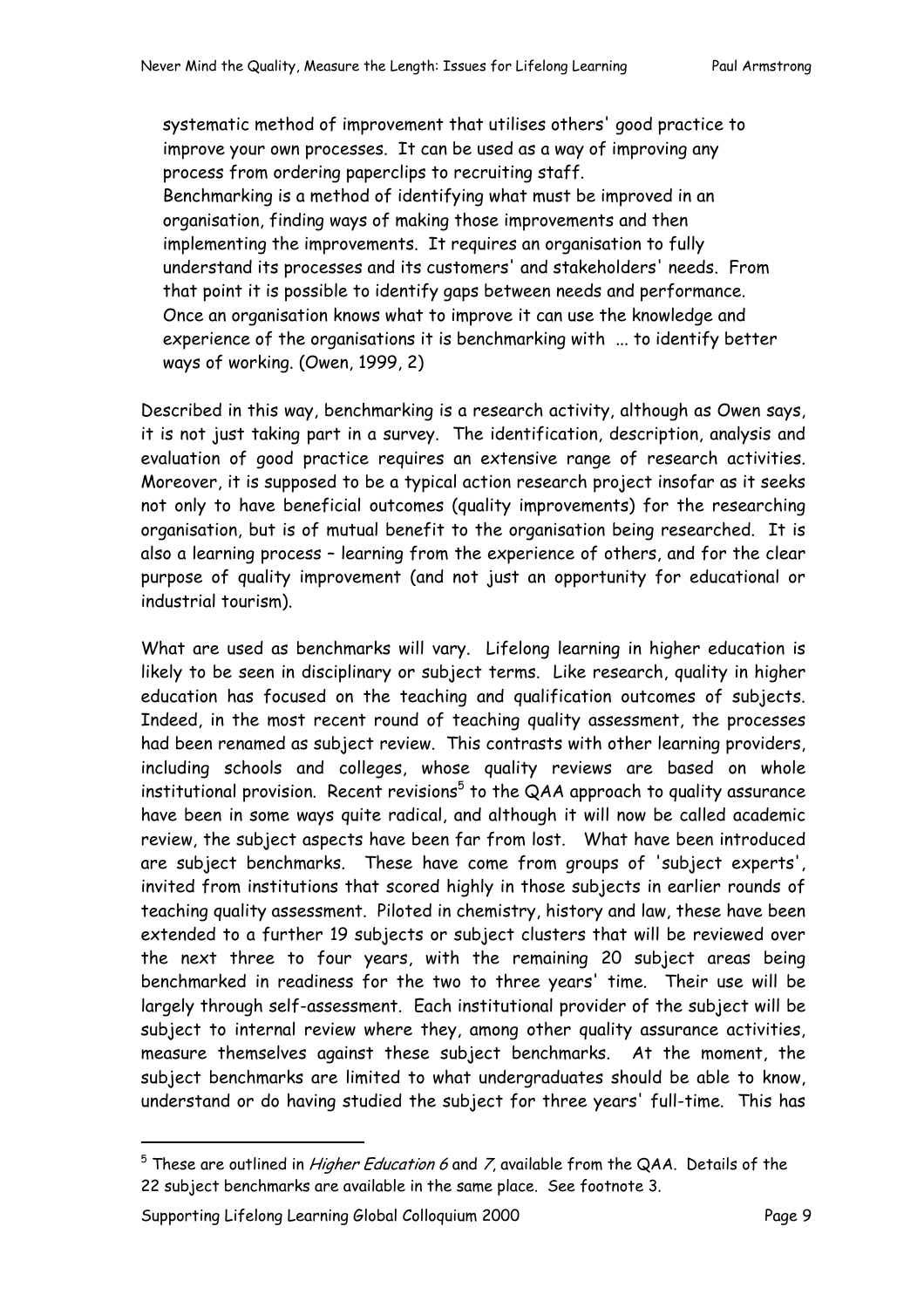some major implications for lifelong learners, who may study at a lower level, even in higher education, part-time, through a range of modes of study (including distance learning), and across a range of multi- or inter-disciplinary subjects. The subject benchmarks may prove to be invalid for use with the diversity of lifelong learning.

There are a number of aspects of this new model which will impinge on lifelong learning, but it is really too early to say too much about them at this time. One point is worth making about the future of lifelong learning in further education. Here benchmarks are being used already, and Owen's manual (1999) is an attempt to support the use of institutional rather than subject benchmarks across the college. This is a positive response by the further education sector, but at a time when the future of the inspection of its quality is a cause for concern. Within the next year there are to be radical re-organisations around the funding and provision of further education and training in England and Wales, with the development of new Learning and Skills Councils, which will be regional bodies, replacing the existing network of Training and Enterprise Councils, who have also had a quality assurance role in monitoring and inspecting training programmes. The new Councils will also be responsible for funding and quality assurance. Among the current proposals is one that there should be a common inspection framework in institutions where adults and 16-19 year olds learn together – an Adult Learning Inspectorate. But there is also a proposal that this should be given to the existing, and controversial, agency responsible for inspecting primary and second schools, Ofsted (Office for Standards in Education), which may well be totally inappropriate for lifelong learning (NIACE, 1999).

#### **Performance Indicators**

The idea of a performance indicator has come out of accounting. It is derived from a performance measure, which is a fairly precise tool, used when efficiency, economy and effectiveness can be measured with great accuracy. Performance measures are particularly well developed in manufacturing industry; for example, the number of person-hours it takes to build a car. But the precision of these measures makes them less appropriate for service or people-processing industries, including education. When it is not possible to obtain a precise and unambiguous measure, the term performance indicator is used. Performance indicators are intended to be quantifiable measures of performance in a particular area. In short, they are assumed to tell us something about the efficiency, economy and effectiveness of educational institutions.

Within lifelong learning, the early development of performance indicators in the UK came out of the Audit Commission. Its report Obtaining Better Value from Further Education (1985) examined the ways in which 165 of 550 polytechnics (now the 'new' or 'post-1992' universities) and colleges of further education had used their resources since December 1983. The context for the report was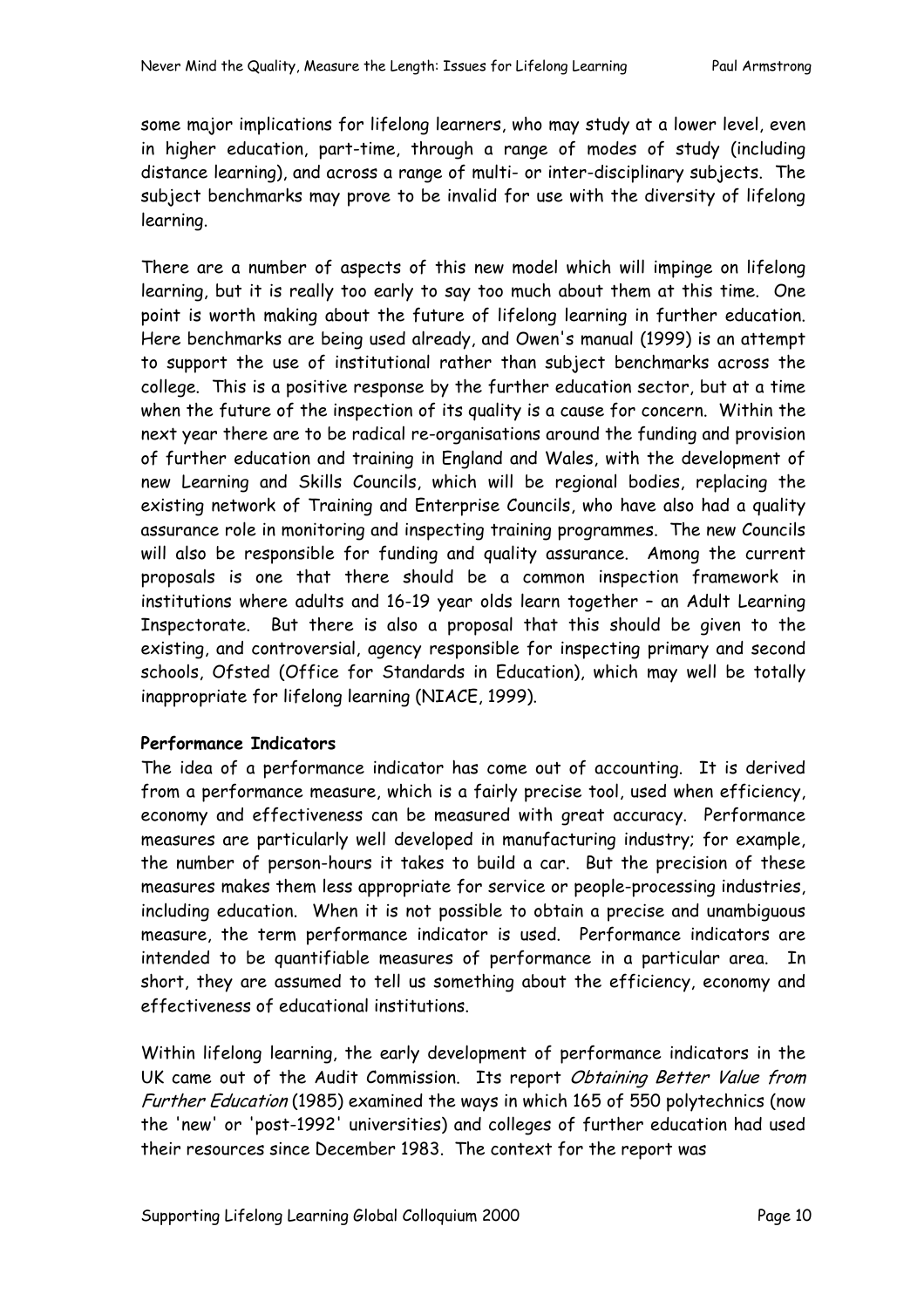- more than £2 billion (gross) spent on further education by local education authorities (this was before schemes of incorporation that took colleges of further education out of the control of local education authorities, with the development of the national Further Education Funding Council)
- net expenditure after income and grants exceeds £1.5 billion;
- 90,000 staff employed to teach;
- 400,000 full-time and part-time students on courses of advanced further education and 1.7 million on non-advanced courses; in total 900,000 FTE students;
- uncertain economic outlook and collapse of traditional apprenticeships;
- increasing demand, but difficult to forecast;
- increasing proportion of places funded through what was then the Manpower Services Commission (later Training and Enterprise Councils), such as through the Youth Training Scheme (the forerunner of National Traineeships and the New Deal) , and part of the Further Education element in rate support grant to LEAs used to fund Manpower Services Commission courses;
- predicted demographic changes of falling numbers in 16-19 year age group up to 1994.

Against this perceived background, the report made suggestions about ways of improving marketing, tailoring teaching resources more closely to demand better cost recovery, and tighter control over non-teaching costs. In the process, the Audit Commission introduced the notion of performance indicators, meaning such things as links between FE and local schools and employers; attendance and retention rates of students; progression or destination figures; staff-student ratios; grading of staff.

The Audit Commission report focused on little more than simple indicators of efficiency, and led to the publication of the Joint Efficiency Study (JES) report, Managing Colleges Efficiently (1987) which represented an attempt to progress measures of effectiveness to counterbalance the emphasis on efficiency found in the Audit Commission report. The JES indicators of effectiveness included:

- Staff-student ratios based on FTE enrolled student and academic staff numbers;
- Non-teacher costs per enrolled FTE student;
- Costs per FTE student enrolled on a course;
- Completion rates for students enrolled on courses, and the cost per FTE student completing a course;
- Rates of target qualifications gained for students enrolled on a course, and the cost per qualified FTE student;
- Rates of employment or progression to further and higher education for students completing appropriate courses.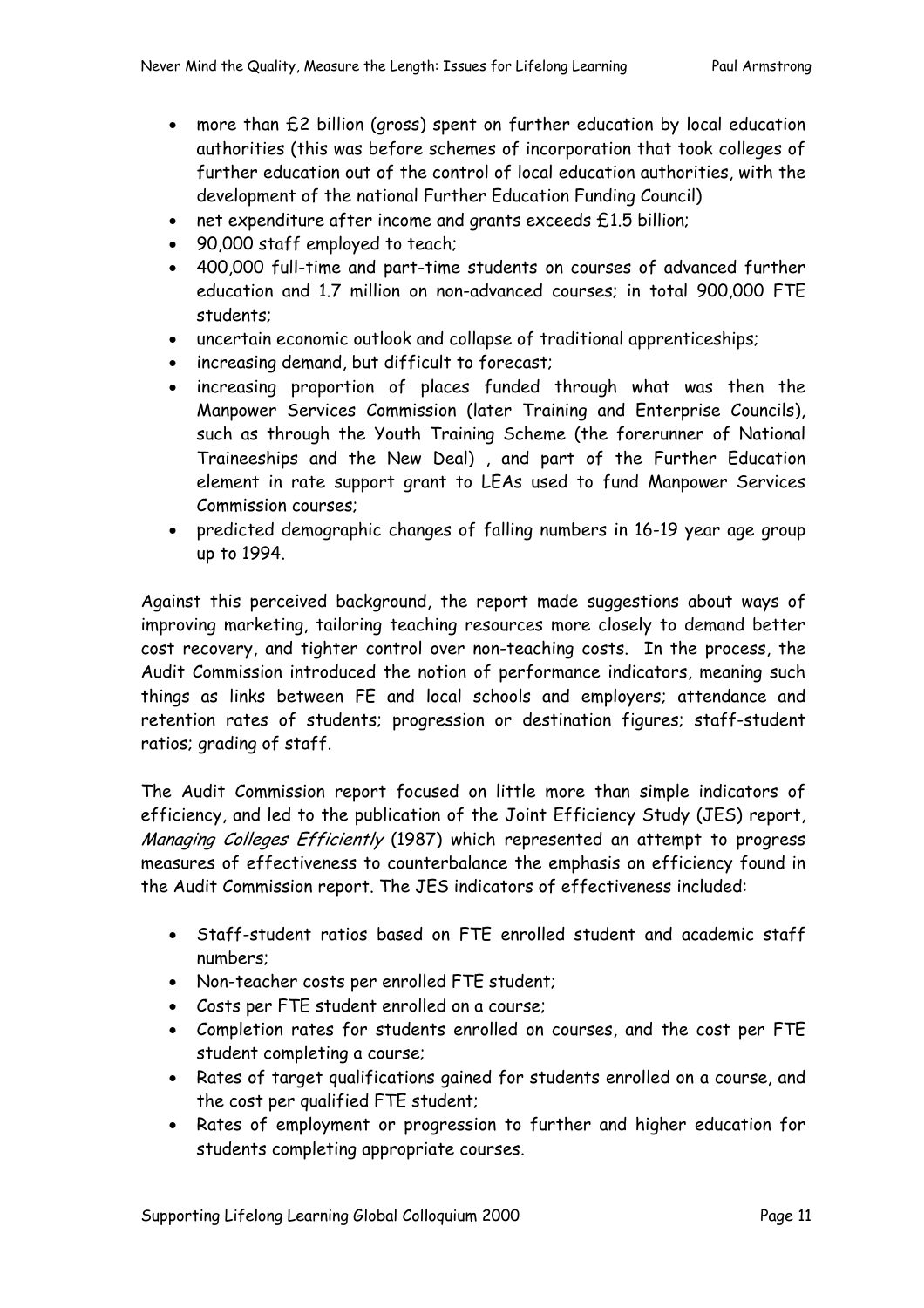Indicators of efficiency suggested were

- Staff-student ratios;
- Unit costs linked to appropriate output indicators;
- Non-teacher cost per enrolled FTE;
- Systems for monitoring space utilisation.

Performance indicators relate to both inputs and outcomes.

Subsequent work by the Further Education Unit (FEU) and Unit for the Development of Adult and Continuing Education (UDACE) (later to merge together as Further Education Development Agency) was to give emphasis to processes, as well as inputs and outcomes. The FEU worked with a college in Lancashire to develop an Educational Audit Reference Inventory as a working document to be used to assist in the creation of reliable audit instruments. This was published in Towards an Educational Audits (FEU, no date), and added responsiveness and standing to the more obvious measures of efficiency already identified by the Audit Commission and the JES.

In Performance Indicators and the Education of Adults (UDACE, 1989), it was suggested that while some of the measures advanced in Managing Colleges Efficiently were of direct relevance to any educational provision in the postcompulsory sector, there was still a need to develop specific performance indicators that fitted the purposes of adult continuing education. The UDACE Performance Indicators Project sought to work towards the goal of identifying indicators that reflected the diversity of adult continuing education and the special characteristics of the adult learner. It was not possible at the outset to identify a set of performance indicators that could be used across the whole range of adult continuing education. The project tested different approaches to performance monitoring and determined what was most likely to be applicable and transferable across a variety of settings. They gave overriding importance to effectiveness, and the focus became the assessment of institutional effectiveness; that is, the service's or institutions' ability to achieve the policy goals which have been developed in response to the needs of a specified population. It gave emphasis to achievement and benefits, user satisfaction, economy and efficiency, equity and excellence. Partners in the UDACE Project chose to investigate and develop particular parts of this model. For example, part of the UDACE performance indicators project focused on the extent to which adult learners gain qualifications and accredited success, including credits gained via 'non-traditional' accreditation. It also wished to develop the notion of and ways of measuring 'added value'.

In 1991, UDACE published a document on Measuring Performance in the Education of Adults (Powell, 1991). At the same time the annual National Institute of Adult Continuing Education (NIACE) conference in Leicester concerned itself with issues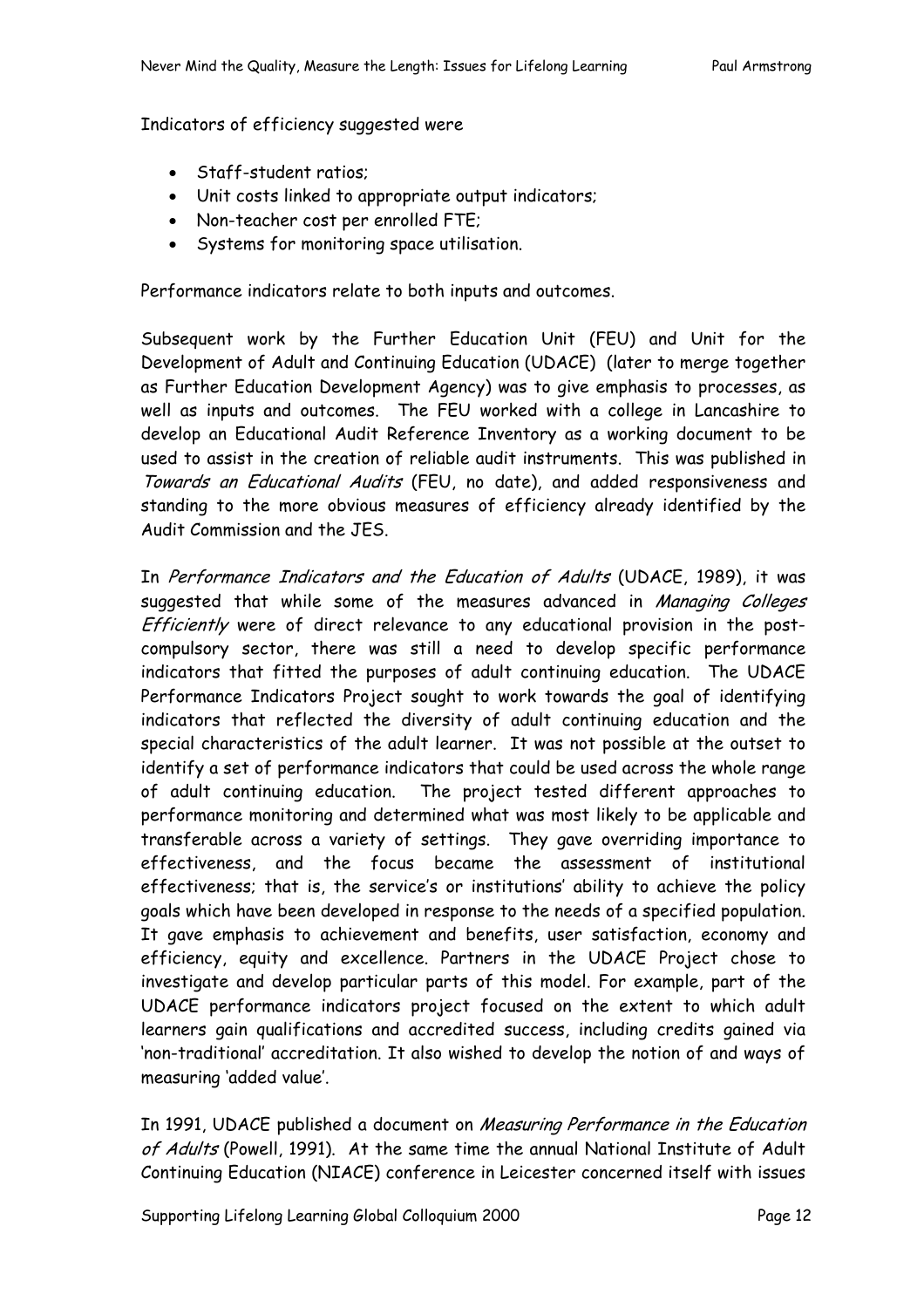relating to performance and quality assurance. By this time, there was almost uncritical acceptance of the idea of measurement and performance indicators, particularly as a driving force for change. Three reasons were given for the need for measurement:

- to enable learners (individuals and groups) to understand their existing and newly acquired capabilities and have those accredited, both for personal satisfaction, and to enable them to progress in education, paid or unpaid work;
- to enable providers of education and training to measure their effectiveness in terms which are comprehensible and public;
- to enable those who are paying for education or training (whether learners, central or local government or employers) to make wise decisions about the investment of time and money.

Performance indicators, the UDACE document argued (Powell, 1991, 1), can benefit everyone - users, managers, and staff - because they can help in

- evaluating policy implementation
- assessing whether overall objectives have been achieved
- monitoring plans
- ensuring accountability
- guiding resource allocation
- improving performance
- increasing public support.

The use of performance indicators for comparative purposes, over time or across organisations or services, was recommended by UDACE, including the production of 'league tables' at the macro-level, if identical indicators were to be applied. UDACE was well aware of how performance indicators might be used in misleading ways. For example, the need to set operational standards or targets, if any performance indicator was to be used to compare actual performance against desired performance was recognised; it also recognised that performance indicators have to satisfy the methodological requirements of validity, reliability and standardisation. Very different uses would be made of performance indicators, and it is made clear that they are not merely data for senior managers and policy-makers. We were also reminded that performance indicators were precisely that - indicative not explanatory:

It is only when an indicator suggests that performance is not within the range identified as acceptable that further action or investigation is required. If performance is below the standard agreed managers will need to identify the cause and make appropriate changes. If, on the other hand, performance is above the expected standard, it may be worth investigating how this came about, with a view to replicating good practice elsewhere.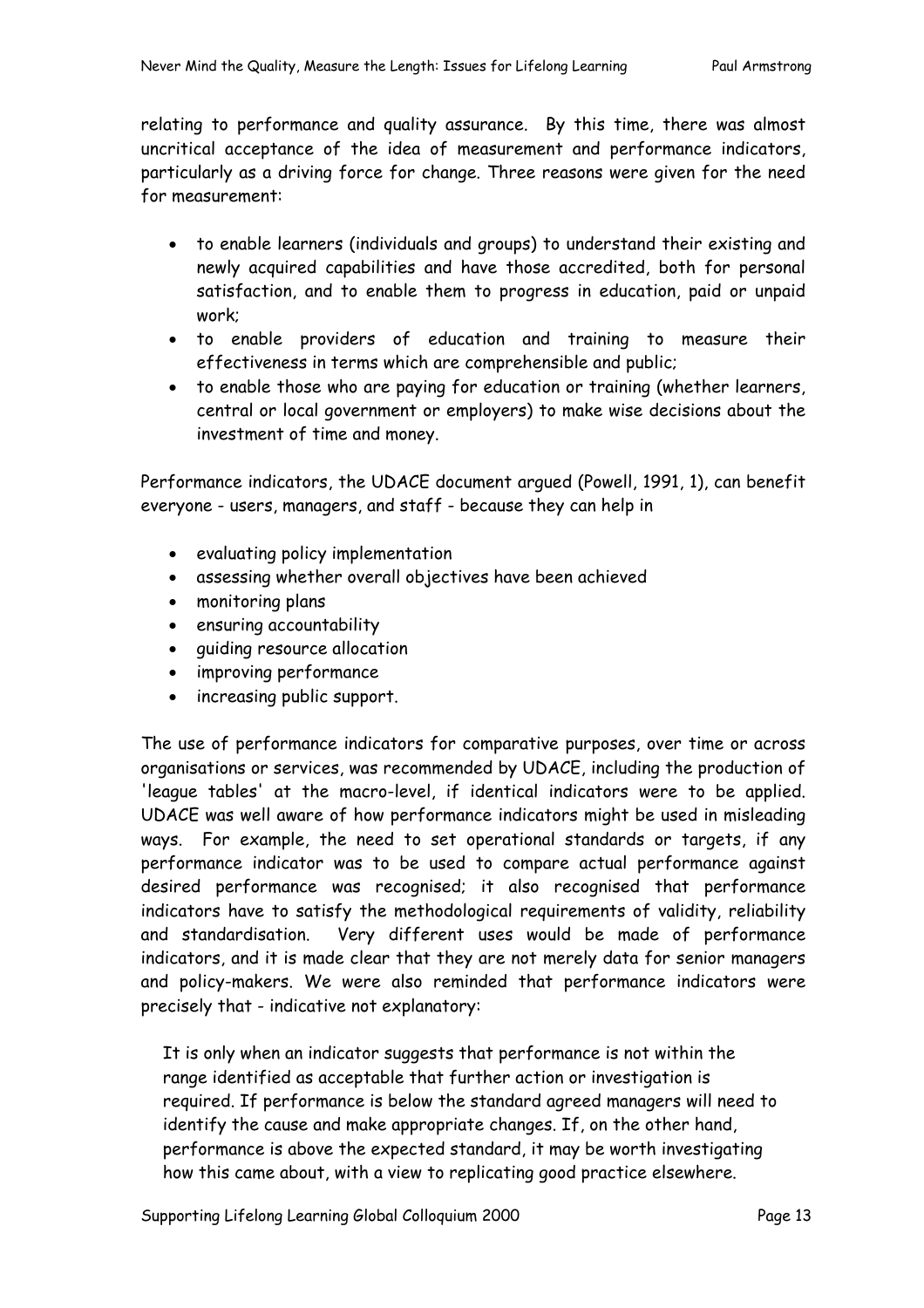In this sense, performance indicators do not provide answers, but raise questions as to why the set standard has not been met. (Powell, 1991, 5)

The UDACE report quotes an earlier FEU (1986) document approvingly:

performance indicators should not be regarded as precise, sophisticated measures or ends in themselves, but as the basis of subsequent investigation. (Powell, 1991, 6)

Although well aware of the technical limitations and difficulties of the use of performance indicators, the UDACE documents did not contribute to the development of a critique of the idea and use of performance indicators. In the earlier document, they demonstrated their concern that sets of performance indicators should not be imposed, but they built their work on the assumption that some range of measures are required that might constitute a 'basket of tools for the assessment of institutional [or service] effectiveness'. It recognised that 'performance indicators are still regarded with some suspicion by many of those working in adult continuing education', which they saw demonstrated a need for 'cultural change before all adult educators (managers as well as teachers) recognised the value, for themselves and their students, of the use of performance indicators'. This view was shared by others. For example, Peter Mortimore, writing in The Times Educational Supplement (25 November 1988) concluded his assessment of the value and validity of performance indicators by saying that 'valid performance indicators, if they can be developed, will benefit the whole education service'. Providing the performance indicators are negotiated or agreed rather than received, and providing the data is valid and reliable, that the system is simple, that the indicators are standardised, and it is remembered that they are only indicators, then the critics would appear to be satisfied.

What was missing was a systematic critique of the notion of performance and its measurement. The language and metaphors were by now so deeply embedded in our policies and practices that we found it difficult to develop and sustain a critique in broader terms. The broader framework needed to consider the political and economic context in which the drive to measure performance was located. It was a climate that stressed value for money, for economic efficiency. But behind this, major and rejuvenated forms of organisational management and control were being encouraged. This has been characterised as the 'rise of managerialism', emerging from Fordism, Taylorism and scientific management. According to Stephen Ball,

the language of management deploys rationality and efficiency to promote control; it is a regime of 'jurisdiction' and 'veridiction'. As a discourse, a system of possibility for knowledge, it eschews or marginalises the problems, concerns, difficulties, and fears of 'the subject' - the managed. (Ball, 1990, 157)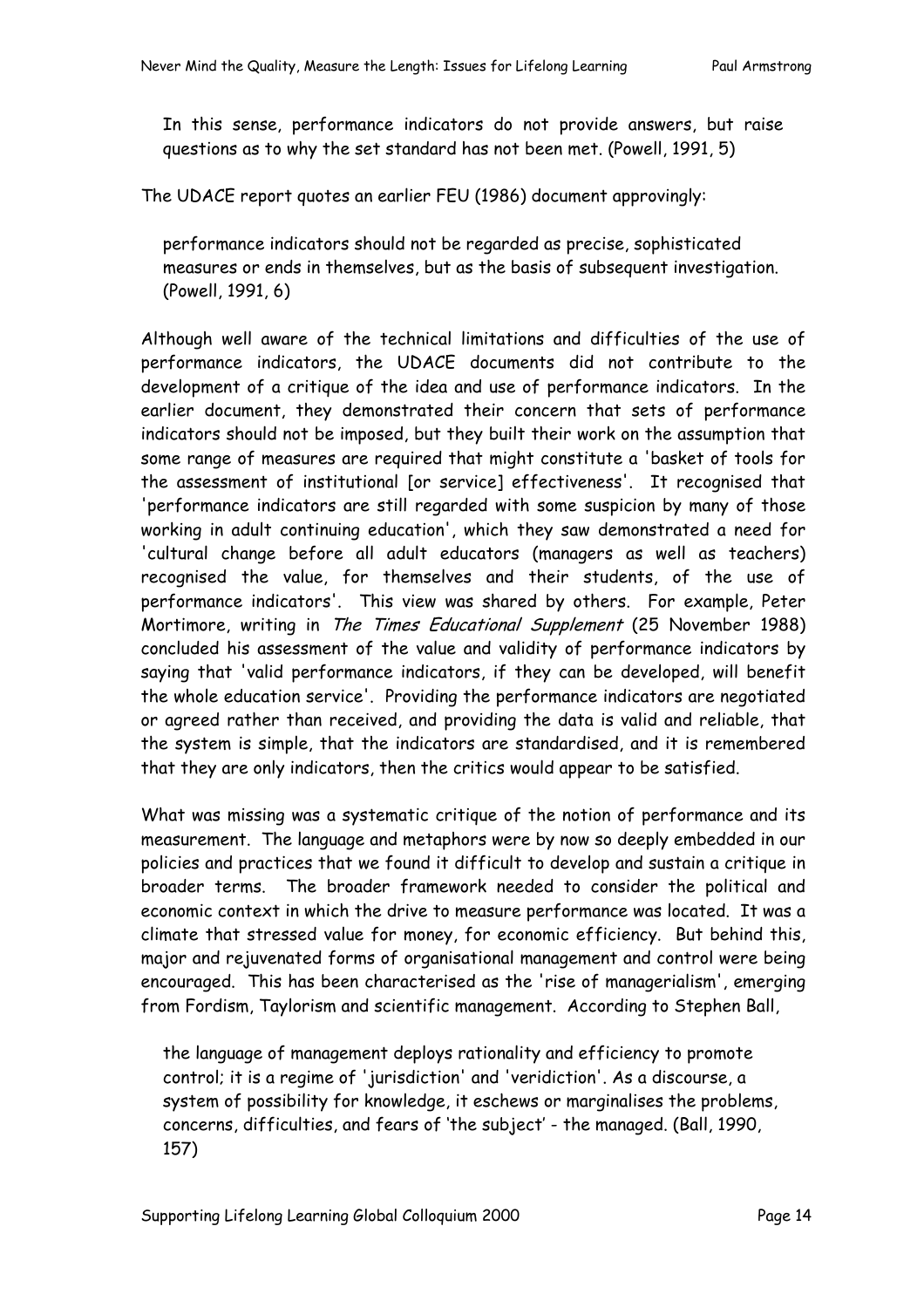The critique that the shift towards measurement and accountability was part of a 'radical right' thrust to gain more precise and close control over the processes of schooling and education, and that the discourse of management played an essential role in achieving this shift, was very persuasive.

Whilst the critique did not deter the increasing pervasiveness of performance measures and indicators, the higher education sector, for reasons beyond the scope of this paper, managed to resist performance measures in assessing its quality for another decade. It was not until the late 1990s that the idea of performance indicators in higher education began to take hold. In late 1999, the Higher Education Funding Council published performance indicators for 170 universities and colleges. They were the first measures of their kind to be published for higher education. Earlier attempts to produce performance indicators and league tables outside measuring teaching quality and research assessment had been resisted because they were not measuring like with like. It has proved impossible to produce a single league table that consolidates the performance of each university and college. This comes back to the point made earlier about indicators of quality being a trade off.

## **Case Study: University of East London**

This can be illustrated very neatly by looking at the experience of just one higher education institution – the University of East London (UEL). The four performance indicators used by the Higher Education Funding Council were widening participation, drop out rates, projected learning outcomes, and research outputs and inputs<sup>6</sup>. For brevity, this case study does not intend to look at research inputs, nor the wider aspects of institutional quality, including Research Assessment Exercise and subject review, which a fuller case study analysis would need to encompass.

## **1. Widening participation**

Measured as percentage of young students (full-time and part-time undergraduates) from state schools, or from social classes IIM, IV and V, or from low-participation neighbourhoods, or mature students as a percentage of all students, at each institution in 1997-98.

| Performance indicators | Young people<br>38% of all FT entrants<br>8% of all PT entrants |                    | Mature students<br>62% of all FT entrants<br>92% of all PT entrants |                    |
|------------------------|-----------------------------------------------------------------|--------------------|---------------------------------------------------------------------|--------------------|
| Full-time              | %                                                               | Benchmark<br>$+/-$ | %                                                                   | Benchmark<br>$+/-$ |
| From state schools     | 94                                                              | $89\% + 5\%$       |                                                                     |                    |

## **Table 2. UEL's performance on widening participation**

Supporting Lifelong Learning Global Colloquium 2000 Page 15

<sup>–&</sup>lt;br>6  $6$  The data in this section is taken from 'Performance Indicators' in The Times Higher Educational Supplement, 3 December 1999; pp i-xii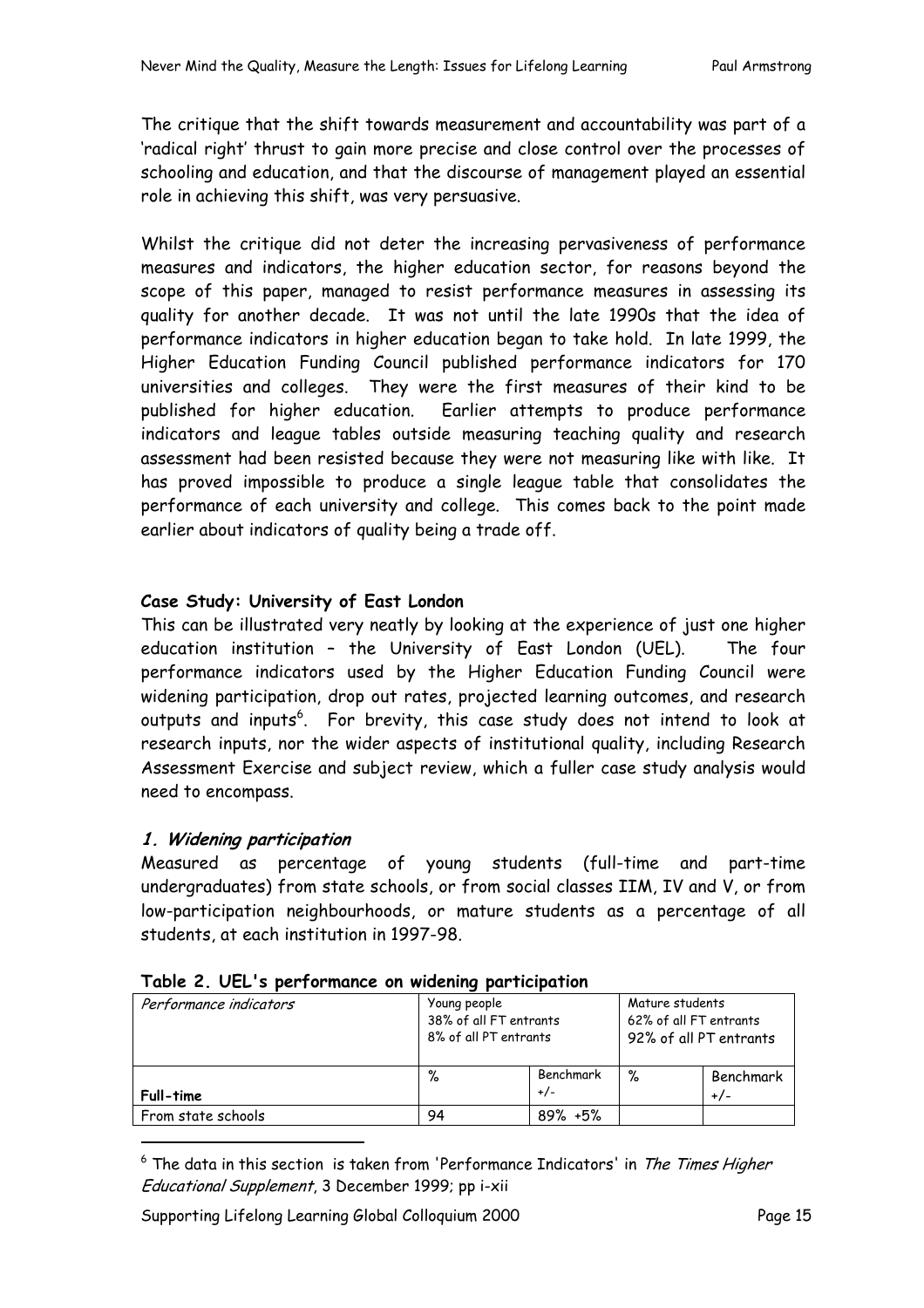| From lower social classes (IIIM, IV, V) | 40  | $32\% + 8\%$  |    |                  |
|-----------------------------------------|-----|---------------|----|------------------|
| From low participation neighbourhoods   | 15  | 0%<br>15%.    |    | $16\%$<br>$+1\%$ |
| Part-time                               |     |               |    |                  |
| From low participation neighbourhoods   | 33% | $16\% + 17\%$ | 6% | 9%<br>-3%        |

#### **2. Drop out rates**

Measured by percentage of young, full-time first degree and mature entrants in 1996-97, who had dropped out within the first year.

#### **Table 3. UEL's performance on Drop Out Rates**

| Performance indicators             | Young people<br>$N = 963$ |                    | Mature students<br>$N = 1556$ |                    |
|------------------------------------|---------------------------|--------------------|-------------------------------|--------------------|
| Full-time                          | %                         | Benchmark<br>$+/-$ | %                             | Benchmark<br>$+/-$ |
| Drop outs one year after entry     | 15                        | $11\% + 4\%$       | 21                            | $17\% + 4\%$       |
| With previous HE qualifications    |                           |                    | 16                            | $18\%$ -2%         |
| With no previous HE qualifications |                           |                    | 22                            | $16\% + 6\%$       |

#### • **Projected learning outcomes and efficiencies**

Measured by numbers projected to complete degree, another award, or transfer to another course or institution, and no award nor transfer, for full-=time students starting first degree courses in 19997-97.

| Number of starters                              | 2376      |                         |           |        |
|-------------------------------------------------|-----------|-------------------------|-----------|--------|
| % starters who are mature                       | 60        |                         |           |        |
| Degree as projected outcome                     | 55%       | Benchmark 68%           |           | $-13%$ |
| Award as projected outcome                      | $1\%$     |                         |           |        |
| Transfer as projected outcome                   | 8%        |                         |           |        |
| Neither award nor transfer as outcome           | 36%       | Benchmark 23%<br>$+13%$ |           |        |
| Actual<br>Projected average time to transfer or |           |                         | Efficient |        |
| complete (years)                                | 4.2       |                         | 2.9       |        |
| Efficiency                                      | Projected | 68%                     | Actual    | 79%    |

**Table 4. UEL's performance on projected learning outcomes** 

So what does all this tell us about the quality of UEL's provision? These figures indicate that the measurement of performance has moved beyond simple rank order on a single index.

The benchmarks should make it possible for UEL to assess its own performance without explicit comparison to external standards or any other institution. A benchmark is initially established sector wide, and then adjusted for each institution to make allowance for local factors, such as entry qualifications, subjects studied. For widening participation, it is the value that the whole UK sector would have if it had the same subject and entry qualification profile as the institution. For projected learning outcomes, the distinction is made between younger and mature learners because those institutions that have more than 40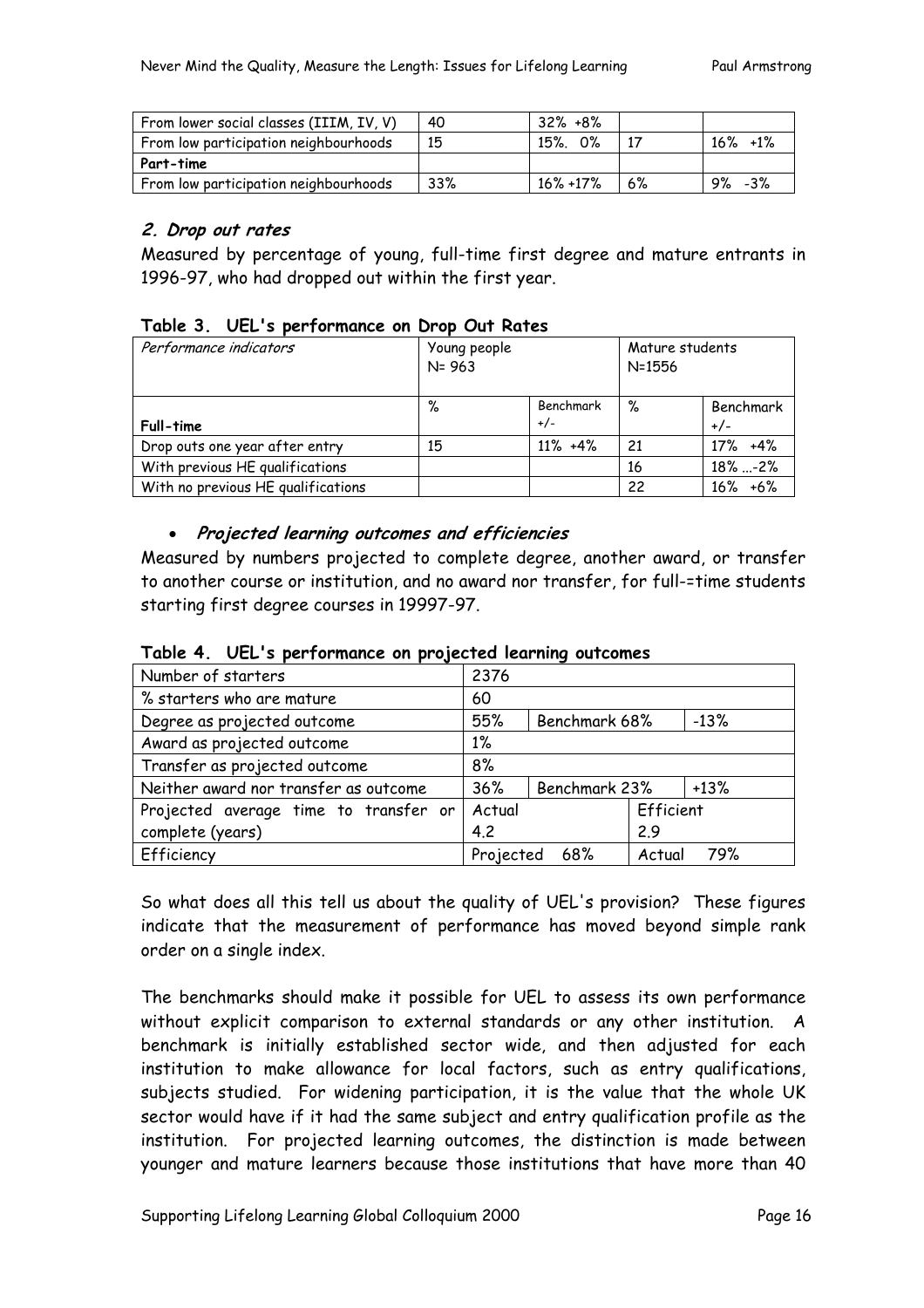percent of mature students tend to have benchmarks that are too stringent, and for those with less than 15 percent of mature students the benchmarks may be over-tolerant.

We may still need to know something about the performance of other higher education institutions as measured by the same indicators for comparative purposes. On widening participation, using the percentage of young full-time undergraduates from state schools, we know that Queens University in Belfast did better than expected – 97% came from state schools against their benchmark of 77%. Ulster had a similarly high figure – 95% compared with their 86% benchmark. In Scotland, Glasgow Caledonian achieved 94% against their benchmark of 86%. In England, the best performers were Lancaster who achieved 87% against 79%, and Keele who managed 88% against 80%. Whilst UEL achieved 95%, higher than Glasgow Caledonian and the same as Ulster, its benchmark was also higher at 89%. In other words, UEL's differential was +6%, where as Queens was +20%, Ulster +19%, Lancaster +18%, Keele +8% and Glasgow Caledonian also +8%. In this 'league table' UEL came in the top 26 HE institutions, including six institutions all exceeding their benchmark by 6%. In England alone, UEL came in at eighth equal with five others. In London, UEL was not only the top institution on this indicator, but was one of the very few to exceed their benchmark, with many London institutions under-performing, including the University of London achieving –17% and Imperial College at –18%.

On the other three indicators of widening participation, UEL has a difference of +8% between its benchmark of 32% and its actual percentage (40%) of students from the lower social classes. Across the UK, this is eighth equal with five other institutions. The highest positive differential in participation is Bolton Institute and University of Wolverhampton both with +13%. In terms of representation from low participation neighbourhoods, UEL only broke even on this, achieving their benchmark. Five of the top six exceeding their benchmark were Scottish universities, with the top English representative being Sunderland, which was second overall with +12%, although looking at this indicator for part-time younger students, UEL came out fifth equal with +16%. Sunderland were top of the list for those whose percentage of mature students from less affluent residential areas without a prior higher educational qualification, with a differential of +16% . Again, with +1% UEL was only halfway on the list of 170 institutions,

In terms of student drop out, generally there was a much closer correlation between the actual and benchmark percentages. UEL failed to meet its benchmark by 4% (15% compared with 11% benchmark for younger learners, and 21% compared with 17% benchmark). With most institutions reaching their benchmark, or slightly below it, this puts UEL down in the 'worst than expected' group, with not only one of the highest dropout rates (shared with South Bank and University of North London), but also a significantly large differential with the benchmark. The worst was Napier in Scotland with 18% compared with an 11% benchmark. On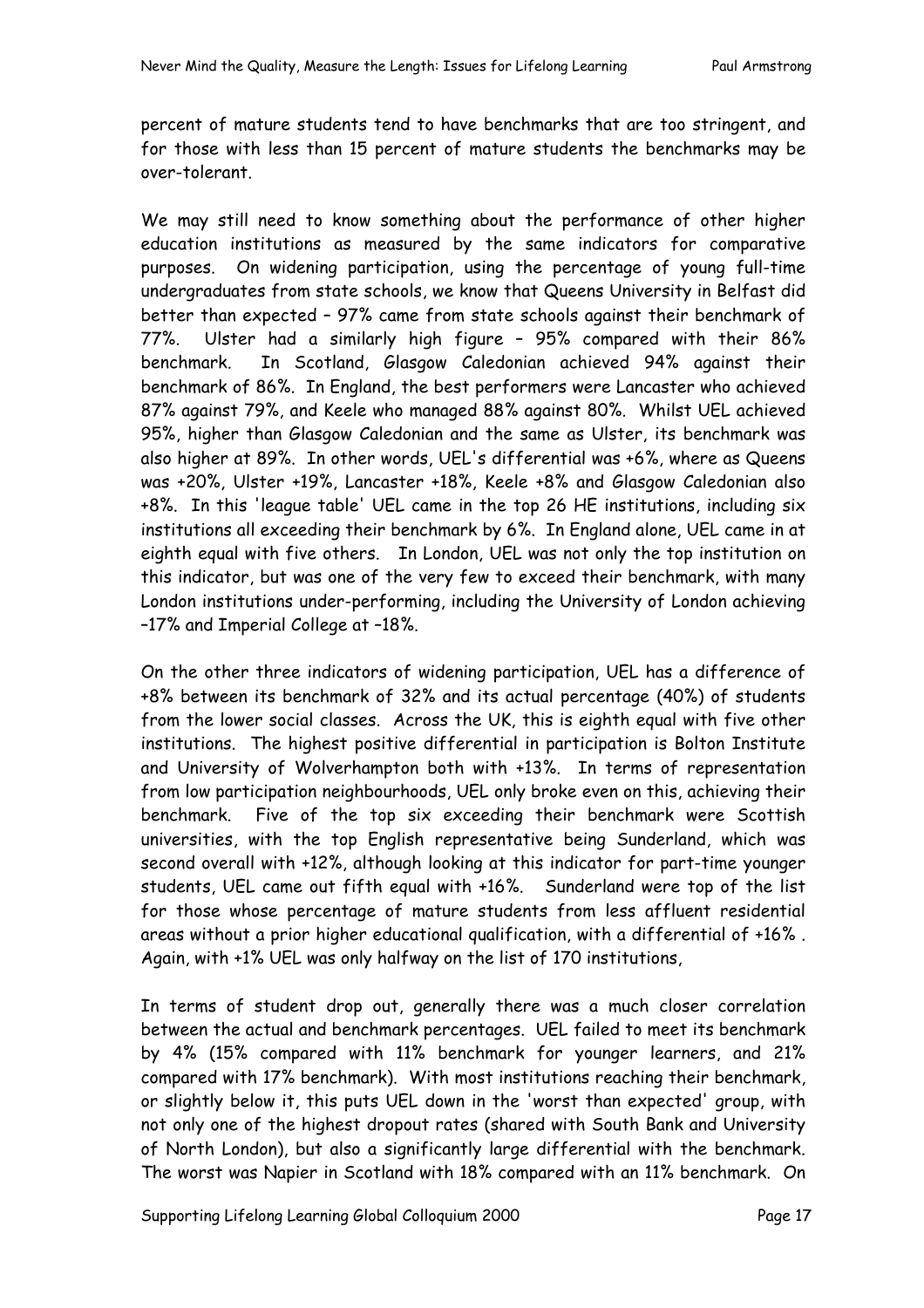a slightly more positive note, although UEL had a 14% drop out rate for younger full-time degree students in their first year from low participation areas, this exceeded the benchmark by just one percent. Twelve other institutions in England had higher rates than this.

Finally, in terms of projected outcomes, UEL is fourth in the list of 'worse than expected' with a negative differential of 11% (68% of first year undergraduates studying full-time who will eventually get a degree, compared with its benchmark of 79%). The University of North London was similarly placed.

We might consider comparing only like with like. UEL might only wish to compare itself with former polytechnics (the 'new universities') or those that serve similar constituencies. The point is that 'league tables' themselves can continue to be misleading, even with the introduction of benchmarks, which are an attempt to introduce a degree of standardisation or equity in the scoring system. This has happened elsewhere outside of lifelong learning. For example, in looking at schools performance, the league tables are now informed by an 'index of deprivation'. Schools in areas of high deprivation are not competing on equal terms with other schools, and therefore to 'blame' low examination results or poor attendance rates on the school and its staff, without taking into its social and economic context is misleading. The index of deprivation aggregates a number of indicators reflecting the quality of life, including health, housing, environment, crime rates, and unemployment. This index can then be used to weight the scores on performance indicators, that enables allowance to be made of extraneous factors that might impact on the simple percentage score that is supposed to represent an indicator of performance.

The purpose of publishing these performance indicators by the Funding Council was to give information to the public about the performance of universities, to ensure public accountability, and to provide the institution's managers with management information (Bekhradnia, 1999, 16). The Funding Council expects to utilise the information to target improvements, in widening participation, reducing drop out and raising achievement:

But, above all, these indicators ... provide a basis for driving forward the government's agenda for universities. This raises the question of whether these are the right indicators by which to judge universities and that in turn raises the question of what universities are for. The education department [Department for Education and Employment] whose indicators these in effect are, seems to see universities mainly as agents of social inclusion,. Hence the emphasis on attracting and keeping students for under-represented groups and deprived neighbourhoods ... (THES, 1999, 14)

The use of a range of indicators makes the construction of simple league tables based on a single index problematic:

Supporting Lifelong Learning Global Colloquium 2000 Page 18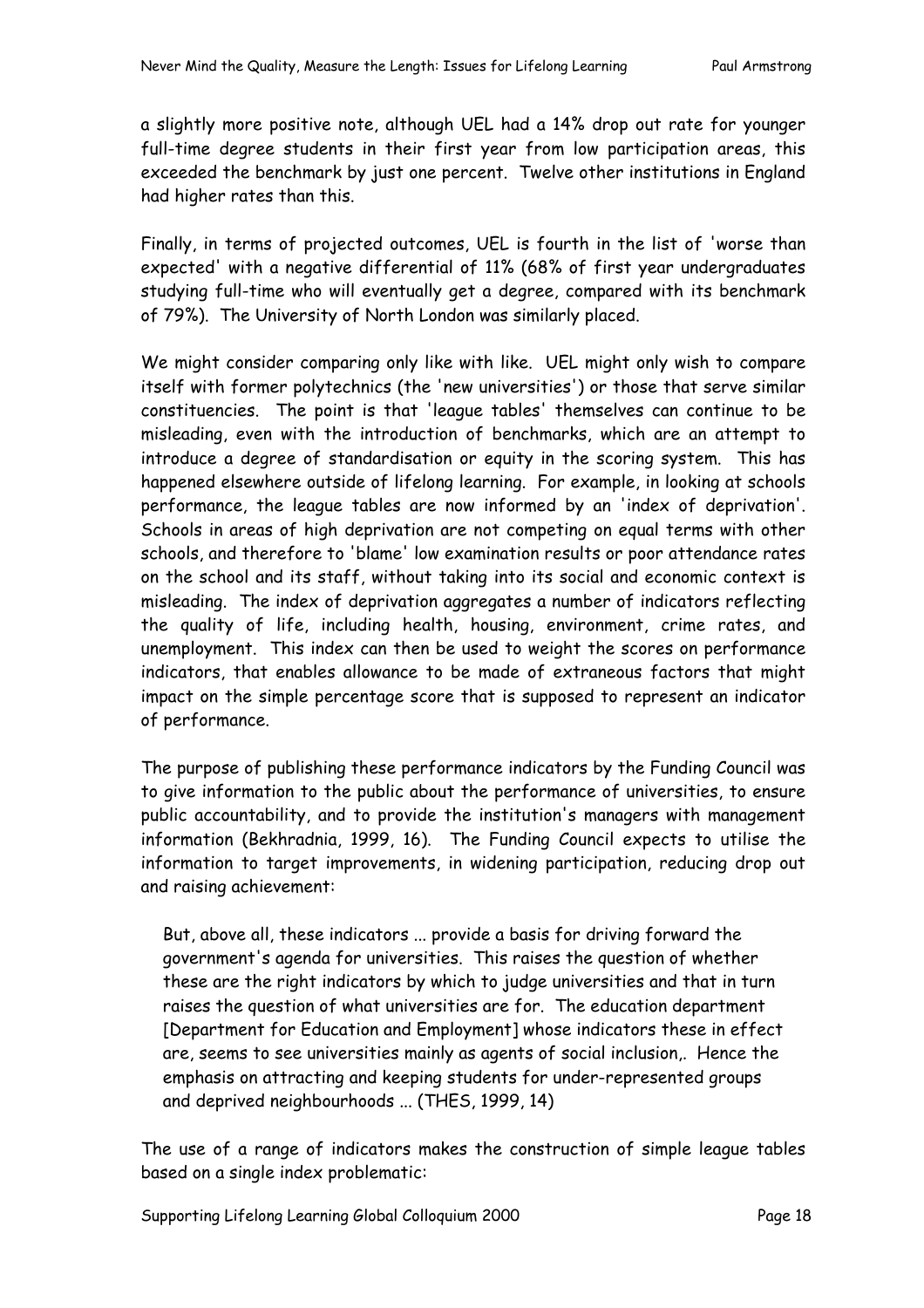The outcome is a set of indicators so complicated that they will, as the devisers doubtless hope, make it almost impossible for anyone to create unitary league tables, the bane of the university system that is becoming increasingly diverse. (THES, 1999, 14)

This enables institutions like UEL to demonstrate their progress on widening participation, even if they are yet to improve the numbers eventually achieving a degree. The use of league tables that show the University of Oxford and some of the University of London colleges to be performing 'worse than expected' on widening participation may go some way to redressing the balance.

The benchmarking system means, for example, that high-prestige universities setting high entry grades are not damned for failing to take in as many students from under-privileged backgrounds as universities with more open entry. And those with more open entry are not expected to graduate so high a proportion. (THES, 1999, 14)

But the performance indicators and benchmarks do need to be treated with a degree of caution: 'experts are questioning the basis on which the indicators have been calculated':

Maggie Woodrow, author of From Elitism to Inclusion: Good Practice in Widening Access to Higher Education, criticised the calculation of the benchmark figure, which does not condemn universities with high entry qualifications and certain subject mixes for recruiting fewer students from lower socio-economic groups. 'We should ask whether the funding councils should look at the benchmarks again: is an institution's subject range a legitimate excuse for keeping out the lower social classes? The sector benchmarks imply that it is okay for some universities to do more [on social exclusion] than others', she said. (Goddard, Thomson and Wojtas, 1999, 4)

One suspects, however, that research will remain the basis for judging the quality of higher education, rather than the contribution to lifelong learning:

Universities are about advanced learning, scholarship and research. They are necessarily selective and meritocratic. The present set of indicators, largely ignores these broader academic purposes. They should be treated as what they are: a measure of how well universities are meeting government requirements. They should not be regarded as measures of universities' general performance as centres of academic excellence. (THES, 1999, 14)